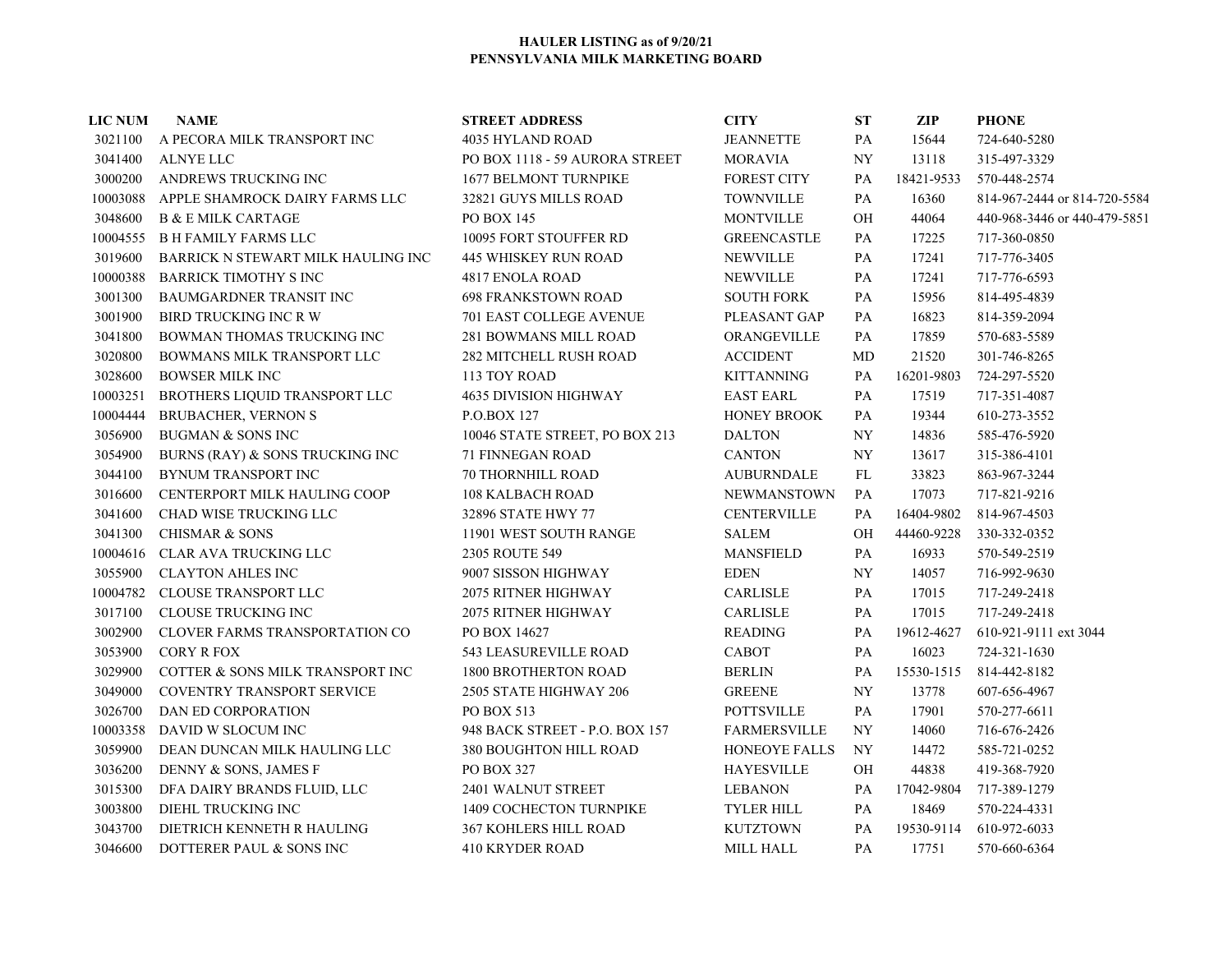| <b>LIC NUM</b> | <b>NAME</b>                            | <b>STREET ADDRESS</b>         | <b>CITY</b>         | <b>ST</b> | ZIP        | <b>PHONE</b>            |
|----------------|----------------------------------------|-------------------------------|---------------------|-----------|------------|-------------------------|
|                | 10003319 DURST TRANSPORT LLC           | 1855 SALCO ROAD               | <b>BERLIN</b>       | PA        | 15530      | 814-267-3435            |
| 3041500        | EARL T WADHAMS INC                     | <b>369 BOSTWICK ROAD</b>      | <b>PHELPS</b>       | NY        | 14532-9309 | 315-789-8871 ext 1161   |
|                | 10004872 ELY PORK PRODUCTS INC         | 401 WOODHILL ROAD             | <b>NEWTOWN</b>      | PA        | 18940      | 215-262-2305            |
|                | 10002679 EVERGREEN ACRES LLC           | 3102 EVERGREEN LANE           | <b>SPRUCE CREEK</b> | PA        | 16683      | 814-632-5390            |
|                | 10004447 FARMER RUDOLPHS CREAMERY      | 360 GOLF RD                   | <b>LEBANON</b>      | PA        | 17046      | 717-4750-8640           |
|                | 10002220 FLANNERY FARMS                | 343 FLANNERY ROAD             | <b>SOMERSET</b>     | PA        | 15501      | 814-483-0248            |
|                | 10004062 FORRY TRANSPORT INC           | <b>1477 CARLISLE PIKE</b>     | <b>HANOVER</b>      | PA        | 17331      | 717-632-7864            |
|                | 10002755 GERSTER TRUCKING INC          | 12871 STATE HIGHWAY 23        | DAVENPORT CENT NY   |           | 13751      | 607-278-5212            |
| 3054400        | <b>GORDON MILK TRANSPORT</b>           | PO BOX 707                    | <b>SUGARCREEK</b>   | OH        | 44681      | 330-852-3254            |
| 3025300        | <b>GRAHAM TRK INC D &amp; K</b>        | <b>PO BOX 128</b>             | <b>CHRISTIANA</b>   | PA        | 17509      | 610-593-5240            |
| 3044200        | <b>GROMBIR TRANSPORT INC</b>           | 8360 NEW LOTHROP ROAD         | <b>NEW LOTHROP</b>  | MI        | 48460      | 810-638-5172            |
| 3045100        | <b>GUENTHER &amp; SONS INC</b>         | 2578 LONG STREET, BOX 28      | <b>ROSS</b>         | OH        | 45061      | 513-738-1448            |
| 3005300        | HARRISBURG DAIRIES INC                 | 2001 HERR STREET              | <b>HARRISBURG</b>   | PA        | 17103      | 717-233-8701            |
| 3016500        | HAWKSWORTH CO LLC                      | 1959 EAST VALLEY ROAD         | <b>LOGANTON</b>     | PA        | 17747-9724 | 570-725-3784            |
| 3016100        | HEIL TRANSPORTATION INC                | PO BOX 9                      | <b>CLYMER</b>       | NY        | 14724      | 716-355-4246 ext 202    |
| 3055300        | HERSHEY CREAMERY COMPANY               | 301 SOUTH CAMERON STREET      | <b>HARRISBURG</b>   | PA        | 17101      | 717-238-8134            |
| 3036600        | HESS BROTHERS TRUCKING                 | 10755 FRICK RD                | <b>STERLING</b>     | OH        | 44276      | 330-347-8108            |
| 3014300        | HIGH VIEW INC (HAULING)                | 517 VALE WOOD ROAD            | LORETTO             | PA        | 15940      | 814-886-7171            |
|                | 10003232 HOFFMAN MILK CARTAGE LLC      | PO BOX 32                     | <b>MONTVILLE</b>    | OH        | 44064      | 440-487-2681            |
| 10003278       | HOMAN TRANSPORTATION INC               | 22 FORT MONROE INDUSTRIAL PWY | <b>MONROEVILLE</b>  | OH        | 44847      | 419-465-4390            |
| 3006600        | HY POINT DAIRY FARMS INC               | <b>425 BEAVER VALLEY ROAD</b> | <b>WILMINGTON</b>   | $\rm DE$  | 19803      | 302-478-1414            |
| 3048100        | <b>JLP TRANSPORT INC</b>               | <b>PO BOX 124</b>             | <b>HORICON</b>      | WI        | 53032      | 920-485-4822            |
|                | 10002065 J W HUNT OTC INC              | 1900 SAND BEACH ROAD          | <b>BAD AXE</b>      | MI        | 48413      | 989-269-8809            |
| 10000710       | JOHN GRIFFITH MILK TRANSPORT INC       | 19200 NORTH BENTON WEST ROAD  | <b>NORTH BENTON</b> | <b>OH</b> | 44449      | 330-584-1922            |
|                | 10000911 K L SCOTT INC HAULING         | 1082 B GEORGETOWN ROAD        | <b>PARADISE</b>     | PA        | 17562      | 717-629-1769            |
| 3051500        | KEILHOLTZ TRUCKING SERVICE INC         | <b>300 EYLER ROAD</b>         | <b>THURMONT</b>     | MD        | 21788      | 301-271-2358            |
|                | 10001724 KELLY FARMS INC               | 5250 ST RT 14A                | <b>DUNDEE</b>       | NY.       | 14837      | 607-329-8725            |
|                | 10001942 KISH VIEW FARM                | <b>4733 EAST MAIN STREET</b>  | <b>BELLEVILLE</b>   | PA        | 17004      | 717-363-7460            |
| 3032500        | KOONTZ TRUCKING INC H EUGENE           | 3102 CENTENNIAL ROAD          | <b>BEDFORD</b>      | PA        | 15522-9804 | 814-847-2742            |
| 3058900        | KREIDER DAIRY FARMS INC (HAULING)      | 1461 LANCASTER ROAD           | <b>MANHEIM</b>      | PA        | 17545      | 717-665-2344            |
| 10003386       | <b>KREIDER S &amp; A AND SONS</b>      | 714 SPRING VALLEY ROAD        | QUARRYVILLE         | PA        | 17566      | 717-278-8664            |
| 3007300        | KUNTZ & SON INC                        | 590 HERSHEY ROAD              | <b>HUMMELSTOWN</b>  | PA        | 17036      | 717-566-3418            |
| 10000648       | LAKELAND DAIRY FARM                    | 272 ANGEL ROAD                | NEW WILMINGTON PA   |           | 16142      | 724-971-2361            |
|                | 10004830 LAPP VALLEY FARM CREAMERY LLC | 245 MENTZER RD                | <b>NEW HOLLAND</b>  | PA        | 17557      | 717-354-7988            |
| 3007400        | LAWRENCE INC, R & R                    | 19422 ROUTE 414               | <b>MONROETON</b>    | PA        | 18832-9801 | 570-265-9433            |
|                | 10001931 LD & SONS TRUCKING            | 942 ANDERSON FERRY ROAD       | MT JOY              | PA        | 17552      | 717-492-8198            |
|                | 3041200 LOWERY TRUCKING                | 174 HONEYSUCKLE ROAD          | <b>BERLIN</b>       | PA –      |            | 15530-9801 814-267-3150 |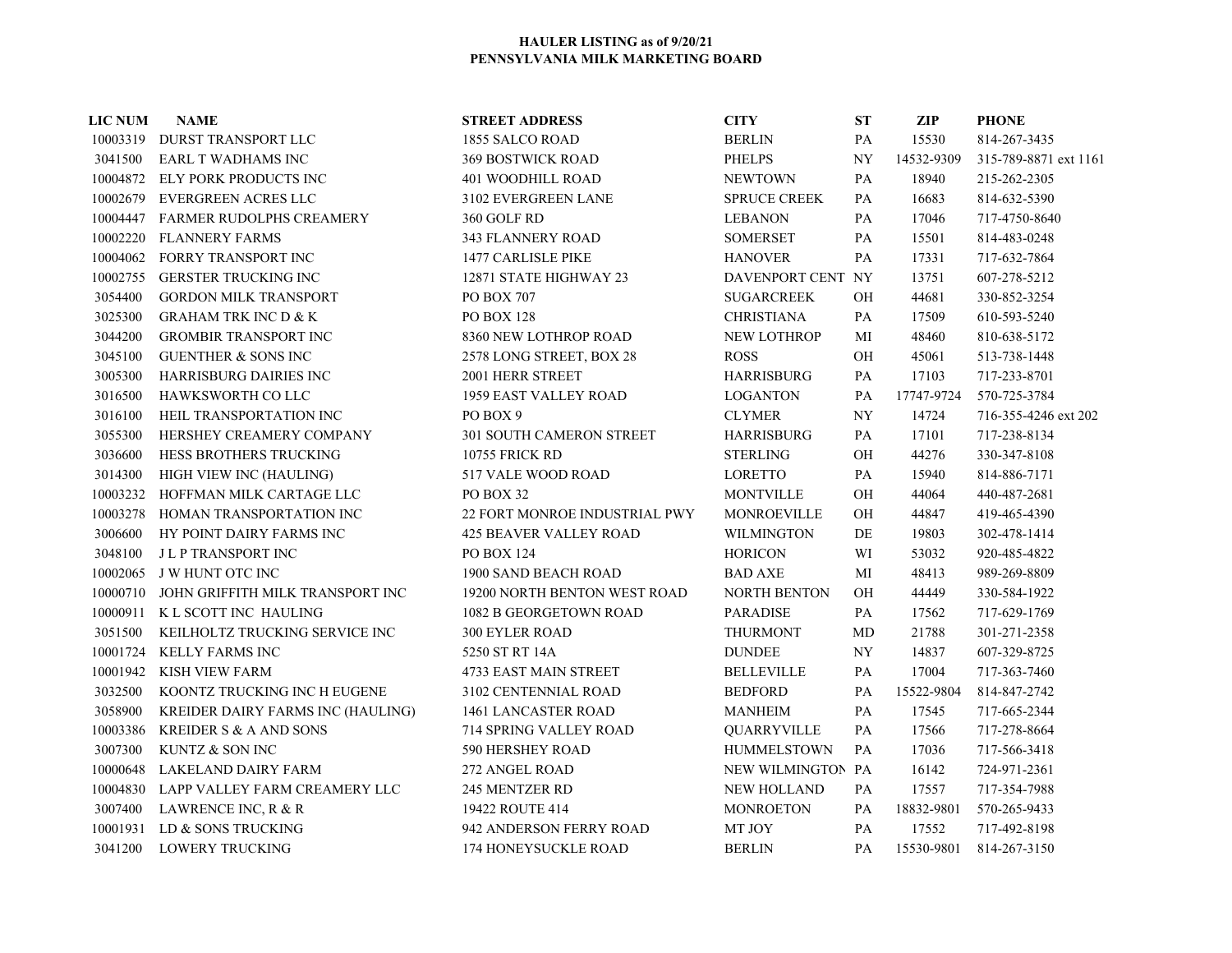| <b>LIC NUM</b> | <b>NAME</b>                       | <b>STREET ADDRESS</b>             | <b>CITY</b>          | <b>ST</b>                | ZIP        | <b>PHONE</b>                 |
|----------------|-----------------------------------|-----------------------------------|----------------------|--------------------------|------------|------------------------------|
|                | 10003561 MEK STOVER TRUCKING LLC  | 1712 EAST CANAL ROAD              | <b>DOVER</b>         | PA                       | 17315      | 717-292-9192                 |
| 3008600        | MADIGAN TRUCKING INC              | 5741 BURLINGTON TURNPIKE          | <b>TOWANDA</b>       | PA                       | 18848      | 570-265-9425                 |
| 3057800        | MAHER MILK HAULING LLC            | 3200 ROUTE 39                     | <b>BLISS</b>         | $\ensuremath{\text{NY}}$ | 14024      | 585-322-8878                 |
| 10002146       | <b>MANBECK TRUCKING</b>           | 94 HOST ROAD                      | <b>WOMELSDORF</b>    | PA                       | 19567      | 610-589-5959                 |
|                | 10002614 MARBURGER FARM DAIRY INC | 1506 MARS-EVANS CITY ROAD         | <b>EVANS CITY</b>    | PA                       | 16033      | 724-538-4800                 |
|                | 10004716 MARLIN NOLT TRUCKING LLC | P O BOX 248                       | PEACH BOTTOM         | PA                       | 17563      | 717-548-0282                 |
| 10003529       | <b>MASON DIXON FARMS INC</b>      | 1800 MASON DIXON ROAD             | <b>GETTYSBURG</b>    | PA                       | 17325      | 717-334-4056                 |
| 10001660       | MCCONNELL TRUCKING INC            | 1003 CARTER ROAD                  | <b>VOLANT</b>        | PA                       | 16156      | 724-944-4153                 |
| 3020900        | MCWILLIAMS TRUCKING CO            | 2101 DORN ROAD                    | <b>WATERFORD</b>     | PA                       | 16441-9653 | 814-881-8256                 |
|                | 10003762 MEADOW LANE DAIRY LLC    | 3392 BLUE ROCK ROAD               | <b>LANCASTER</b>     | PA                       | 17603      | 717-629-3981                 |
|                | 10001957 MEADOW SPRING FARM LLC   | 340 W MEADOW VALLEY ROAD          | <b>LITITZ</b>        | PA                       | 17543      | 717-587-4832                 |
| 10004562       | MEADOWVIEW WAGON                  | 283 HESS ROAD                     | <b>LEOLA</b>         | PA                       | 17540      | 717-344-7466                 |
|                | 10001166 MERCER VU FARMS INC      | 12275 MOUNT PLEASANT ROAD         | <b>MERCERSBURG</b>   | PA                       | 17236      | 717-328-0151                 |
| 3037400        | METZLER BROS TRANSPORT INC        | PO BOX 265                        | <b>DUNCANSVILLE</b>  | PA                       | 16635      | 814-693-2002                 |
| 10003231       | MIDWEST DAIRY TRANSPORT           | <b>411 NORTH 64TH AVENUE</b>      | <b>COOPERSVILLE</b>  | МI                       | 49404      | 616-997-3000 xt 205          |
| 10004829       | MILKHOUSE CREAMERY LLC            | 99 PECORA ROAD                    | <b>DRUMS</b>         | PA                       | 18603      | 570-520-5793                 |
| 3042500        | MILKY HAVEN FARMS LLC             | PO BOX 321                        | QUARRYVILLE          | PA                       | 17566      | 717-786-2178                 |
| 3060400        | <b>MILLS BROS</b>                 | <b>39 DUTCH ROW ROAD</b>          | MONROEVILLE          | NJ                       | 08343      | 856-358-8220                 |
| 3009800        | MITCHELL MILK HAULING LLC         | 22791 MITCHELL ROAD               | <b>SAEGERTOWN</b>    | PA                       | 16433-9802 | 814-720-1286                 |
| 3032200        | MOELLER TRUCKING INC              | 8100 INDUSTRIAL DRIVE             | <b>MARIA STEIN</b>   | OH                       | 45860      | 419-925-4799                 |
| 10004611       | MOO JUICE EXPRESS INC             | 1080 W 500 S                      | <b>BERNE</b>         | $\ensuremath{\text{IN}}$ | 46711      | 260-589-2671 or 260-251-2559 |
| 10001776       | MOOCHO MILK TRANSPORTATION INC    | 1826 HOWELL MOORE ROAD            | <b>WEST GROVE</b>    | PA                       | 19390      | 610-869-3940                 |
| 3025600        | MOUNT JOY FARMERS COOP ASSN       | 1471 WEST MAIN STREET             | <b>MOUNT JOY</b>     | PA                       | 17552      | 717-653-5431                 |
| 10004182       | MOYER, LLEWELLYN J                | <b>650 CHRISTMAS VILLAGE ROAD</b> | <b>BERNVILLE</b>     | PA                       | 19506      | 610-488-7971                 |
| 10003306       | NIEMEYER MILK TRANSFER INC        | 13345 CALUMET AVENUE              | <b>CEDAR LAKE</b>    | $\mathbb{N}$             | 46303      | 219-374-8089                 |
| 3058700        | NW WORKMAN TRUCKING INC           | <b>61 CRAIGTOWN ROAD</b>          | PORT DEPOSIT         | MD                       | 21904      | 410-378-3249                 |
| 10001941       | O DONNELL BROS TRANSPORT INC      | 125 SHADY LANE                    | QUARRYVILLE          | PA                       | 17566-9103 | 717-786-2501                 |
| 3015600        | OAKLEY TRANSPORT INC              | 101 ABC ROAD                      | <b>LAKE WALES</b>    | FL                       | 33859-4170 | 863-638-1435                 |
| 10003460       | <b>OASIS CREAMERY</b>             | <b>60 NORTH RONKS ROAD</b>        | <b>RONKS</b>         | PA                       | 17572      | 717-288-2154                 |
| 10003987       | <b>OBI TRUCKING LLC</b>           | <b>PO BOX 734</b>                 | <b>DAVIDSVILLE</b>   | PA                       | 15928      | 814-242-2530                 |
| 10003230       | <b>OLD GLORY EXPRESS</b>          | 1414 MILLWOOD ROAD                | <b>WILLOW STREET</b> | PA                       | 17584      | 717-629-9134                 |
| 3045200        | OPIES TRANSPORT INC               | PO BOX 89                         | <b>ELDON</b>         | MO                       | 65026      | 573-392-6525                 |
| 10003233       | OTTERY TRANSPORTATION INC         | W736 COUNTY ROAD B                | <b>CAMPBELLSPORT</b> | WI                       | 53010      | 920-477-3115                 |
| 10000385       | OVERLY MILK CARTAGE               | 4191 PHALANX MILL HERNER ROAD     | <b>SOUTHINGTON</b>   | OН                       | 44470      | 330-898-6168                 |
|                | 10001657 PL WEAVER AND COMPANY    | 5085 OLD PHILADELPHIA PIKE        | <b>KINZERS</b>       | PA                       | 17535      | 717-844-4125                 |
|                | 10004058 PELTON TRUCKING CO INC   | 10534 RT 514 - SUITE 1            | <b>MONROETON</b>     | PA                       | 18832      | 570-364-5763                 |
|                | 10004944 PHIL DEEN TRUCKING LLC   | 238 HONEYSUCKLE RD                | <b>BERLIN</b>        | <b>PA</b>                | 15530      | 814-289-6457                 |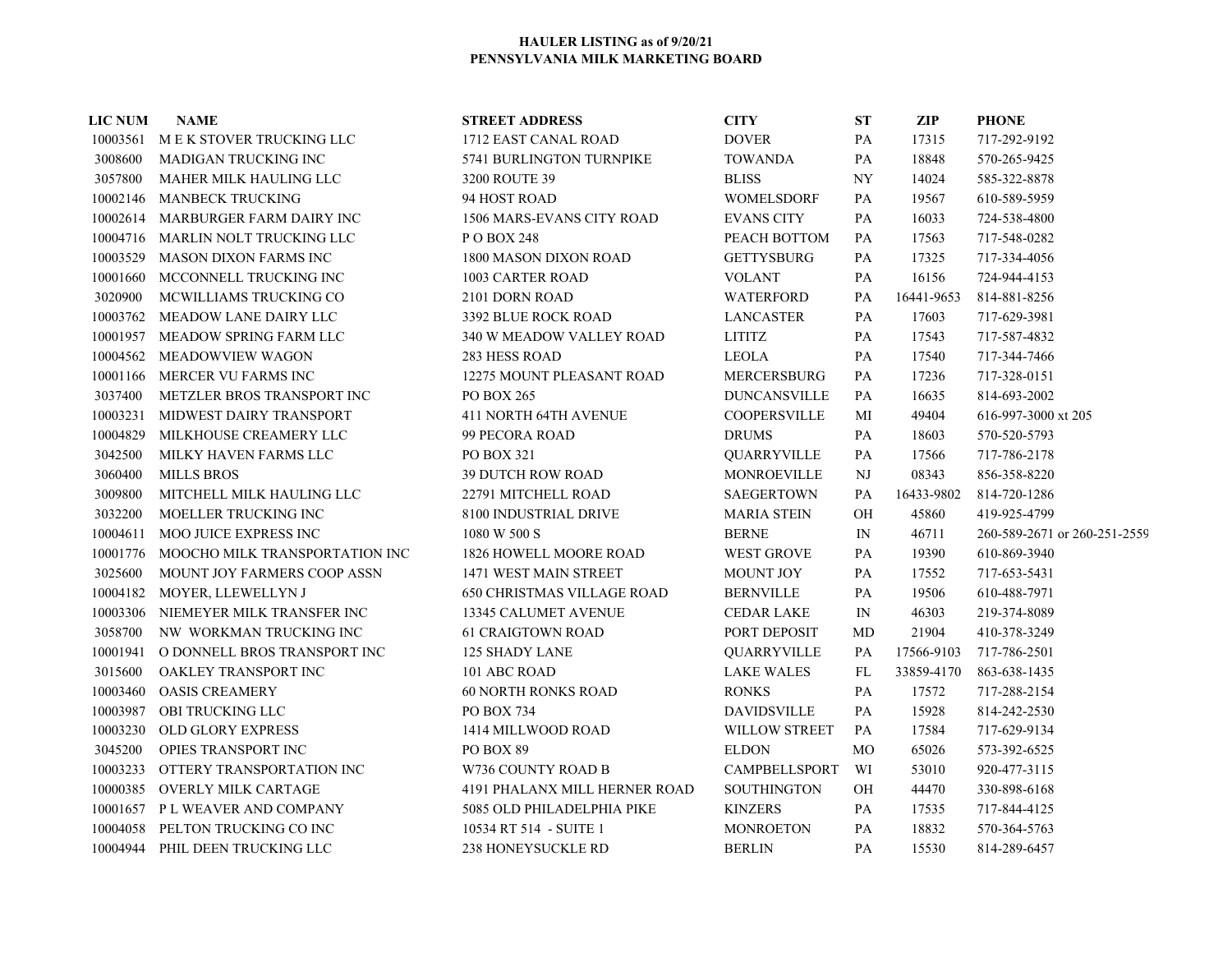| <b>LIC NUM</b> | <b>NAME</b>                          | <b>STREET ADDRESS</b>             | <b>CITY</b>          | $\mathbf{S}\mathbf{T}$ | <b>ZIP</b> | <b>PHONE</b>      |
|----------------|--------------------------------------|-----------------------------------|----------------------|------------------------|------------|-------------------|
|                | 3013700 PHILLIP STUTZMAN INC         | <b>161 STATUS LANE</b>            | <b>SOMERSET</b>      | PA                     | 15501      | 814-443-1298      |
|                | 10003931 POPULARDRIVE FARMS LLC      | 31 HALLS RD                       | <b>KUTZTOWN</b>      | PA                     | 19530-8331 | 610-216-5974      |
|                | 10003971 R & D ADAMS DAIRY FARMS LLC | 4284 ELM CREEK ROAD               | <b>RANDOLPH</b>      | NY                     | 14772      | 716-969-3406      |
| 3038300        | RADABAUGH ENTERPRISES INC            | 1982 BUCK RUN ROAD                | <b>FLEMINGTON</b>    | WV                     | 26347-6315 | 304-739-2292      |
| 3036000        | <b>RATHBURN BROS</b>                 | 7181 LOVE WARNER ROAD             | <b>CORTLAND</b>      | OH                     | 44410-9752 | 330-720-7303      |
| 10004504       | RAVENNA TRANSPORT LLC                | 7952A STATE ROUTE 44              | <b>RAVENNA</b>       | OH                     | 44266      | 330-673-3455      |
| 3060100        | <b>RISING MILK TRANSPORT</b>         | 1827 HOOD SCHOOL ROAD             | <b>INDIANA</b>       | PA                     | 15701      | 724-349-0235      |
| 3021800        | RITCHEYS DAIRY INC (HAULING)         | 2130 CROSS COVE ROAD              | <b>MARTINSBURG</b>   | PA                     | 16662      | 814-793-2157 X203 |
| 10003840       | <b>RIVER RD AG SERVICE</b>           | <b>676 RIVER ROAD</b>             | <b>SALISBURY</b>     | PA                     | 15558      | 301-697-3442      |
| 10001307       | ROBERT G. BARRON HAULING             | <b>611 JEFFERSON ROAD</b>         | <b>SOMERSET</b>      | PA                     | 15501      | 814-233-6745      |
| 3005000        | ROD FRY TRUCKING INC                 | <b>607 BRUCKLACHER ROAD</b>       | <b>COGAN STATION</b> | PA                     | 17728      | 570-435-4533      |
| 10003954       | <b>ROOT FARMS</b>                    | 179 YANKEE RIDGE ROAD             | <b>MERCER</b>        | PA                     | 16137      | 724-347-0975      |
| 3056100        | ROSENBALM & SONS INC                 | 927 MEADOWVIEW ROAD               | <b>BRISTOL</b>       | <b>TN</b>              | 37620      | 423-968-9461      |
| 3011700        | <b>RUTTER BROS DAIRY INC</b>         | 2100 NORTH GEORGE STREET          | <b>YORK</b>          | PA                     | 17404-1898 | 717-848-9827      |
| 10002121       | <b>SAM SAYLOR TRUCKING</b>           | 1026 MIDDLECREEK RD               | <b>ROCKWOOD</b>      | PA                     | 15557      | 814-521-1168      |
| 3052900        | <b>SCHRACK FARMS PARTNERSHIP</b>     | <b>860 WEST VALLEY ROAD</b>       | <b>LOGANTON</b>      | PA                     | 17747      | 570-725-3157      |
| 10003676       | SENFT JR, TERRY L                    | <b>359 SOUTH BRANT ROAD</b>       | <b>FRIEDENS</b>      | PA                     | 15541      | 724-433-3017      |
| 3056500        | SERVICE TRUCKING INC                 | <b>201 EAST PARK PLACE</b>        | <b>NEWARK</b>        | $\rm DE$               | 19711      | 302-368-0765      |
| 3052100        | SEVEN STARS FARM INC (HAULING)       | <b>PO BOX 954</b>                 | <b>KIMBERTON</b>     | PA                     | 19442      | 610-935-1949      |
| 10002953       | SHERMANS VALLEY TRUCKING LLC         | <b>2675 CONOCOCHEAGUE ROAD</b>    | <b>BLAIN</b>         | PA                     | 17006      | 717-816-0183      |
| 10004299       | SHETTERS MILK HAULING                | 572 FREDONIA RD                   | <b>STONEBORO</b>     | PA                     | 16153      | 724-456-2793      |
| 10003116       | SHIELDS, DENNIS R                    | 964 SANDY HILL ROAD               | <b>MAYPORT</b>       | PA                     | 16240      | 814-365-2289      |
| 3035600        | SIDLE TRANSIT SERVICE INC            | 5454 NORTH CROWN HILL ROAD        | ORRVILLE             | OH                     | 44667      | 330-683-2807      |
| 10003866       | SINAN BROTHERS LLC                   | 570 MINICH ROAD                   | <b>HOME</b>          | PA                     | 15747      | 412-289-1976      |
| 3021900        | SINAN MILK HAULING & DAIRY FARM      | 906 JOHNSON ROAD                  | <b>HOME</b>          | PA                     | 15747      | 724-397-2876      |
| 3027400        | SINAN MILK TRANSPORTATION (MILOS M)  | 570 MINICH ROAD                   | <b>HOME</b>          | PA                     | 15747      | 724-397-4044      |
| 10004576       | <b>SUNSHINE DAIRY</b>                | 9400 OLD 22                       | <b>BETHEL</b>        | PA                     | 19507      | 484-269-2051      |
| 10003308       | T & A FARMS - MOL MIX LLC            | <b>2050 BLAIRS HILL ROAD</b>      | <b>NEEDMORE</b>      | PA                     | 17238      | 240-675-5428      |
| 3019700        | <b>T C DAUBERT LLC</b>               | 35 RESERVE LANE, PO BOX 364       | <b>YEAGERTOWN</b>    | PA                     | 17099-0364 | 717-248-7488      |
| 3058600        | <b>T J ROLLINS</b>                   | 4400 STATE ROUTE 248              | <b>CANISTEO</b>      | NY                     | 14823      | 607-698-2994      |
| 10004366       | T MORRIS TRUCKING INC                | 7549 PLEASANT VIEW DR             | <b>LISBON</b>        | OH                     | 44432      | 330-219-5197      |
| 3058500        | TED REMINGTON & SONS INC             | 7615 STATE ROUTE 19               | <b>GAINESVILLE</b>   | NY                     | 14066      | 585-259-5301      |
| 3054000        | THOMPSON TRUCKING, DAVID B           | <b>127 RIHEL ROAD</b>             | <b>HARRISVILLE</b>   | PA                     | 16038      | 724-967-2065      |
| 10001387       | TICES MILK TRANSPORT INC             | <b>234 WILLIAMSON AVENUE</b>      | <b>GREENCASTLE</b>   | PA                     | 17225      | 717-860-2377      |
| 10003727       | TL POWELL TRANSPORT INC              | 3044 ROUTE 706                    | WYALUSING            | PA                     | 18853      | 570-746-1989      |
| 3014000        | TRI COUNTY BULK MILK HAULERS INC     | 430 EAST SOUTH STREET, PO BOX 363 | <b>EVERETT</b>       | PA                     | 15537      | 814-652-5742      |
|                | 10004402 TRUAX III, DONALD R         | 1760 NARROWS ROAD                 | MCCONNELLSBUR PA     |                        | 17233      | 717-729-2851      |